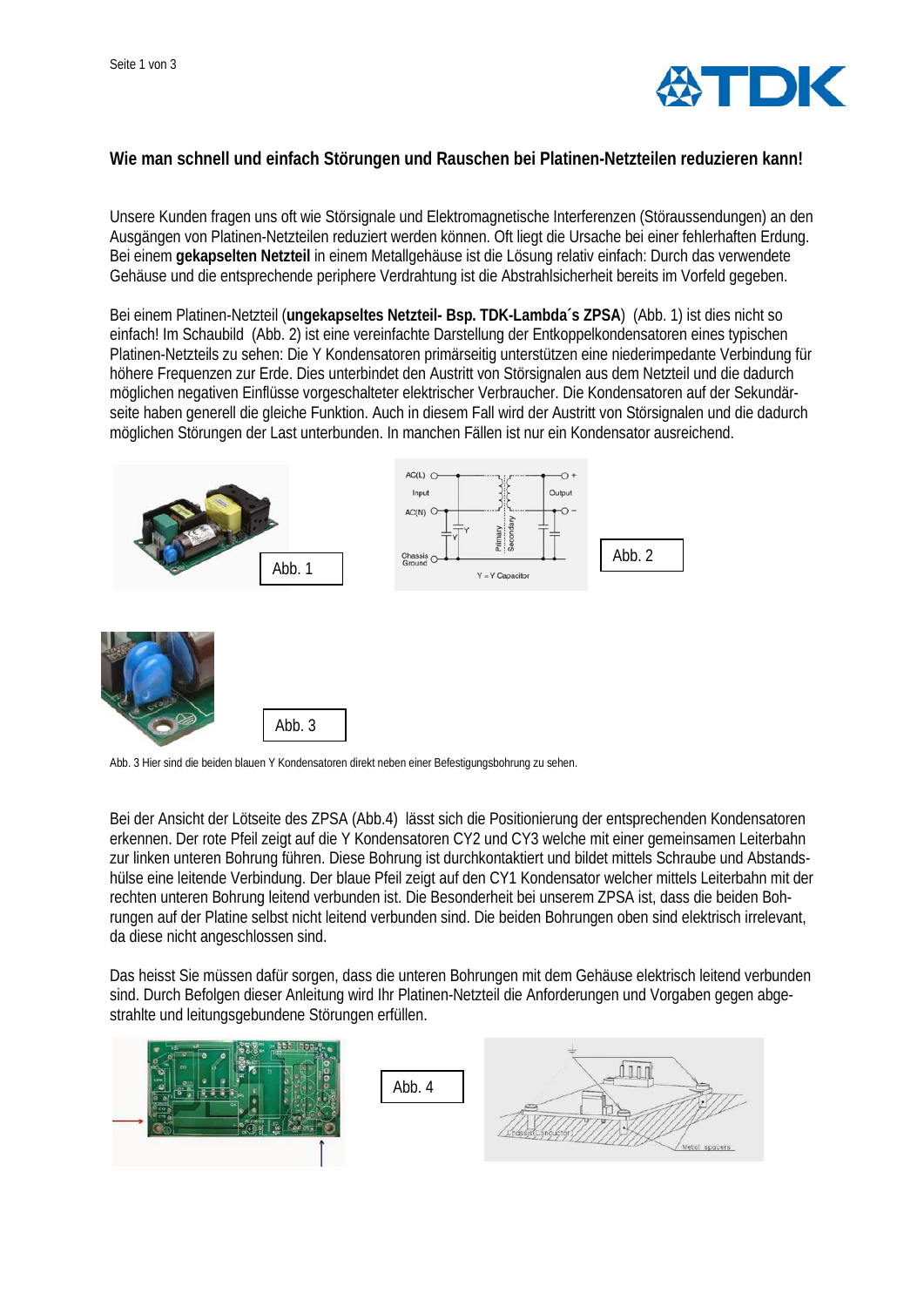

## English version

[Reducing noise on open frame power supplies](http://power-topics.blogspot.co.uk/2015/04/reducing-noise-on-open-frame-power.html)

We get a lot of questions on how to reduce noise, both output & EMI (ElectroMagnetic Interference), on open frame power supplies. Usually it is a result of a failure to ground the product correctly. With an enclosed power supply, encased in a metal box, it is simple as all the connections are made for the user by the chassis. Connect up the input and output wiring and everything works fine. With an open frame (pcb type) it is a little different.



TDK-Lambda's ZPSA open frame power supply

First a look at what we are aiming to do. Below is a simplified diagram of the noise decoupling capacitors in a typical power supply. The Y capacitors on the left provide a low impedance path for high frequency noise to ground. This avoids electrical noise (EMI) exiting the power supply and interfering with other devices on the AC input. The capacitors on the right have the same function, but in this case stops electrical noise from appearing on the output of the power supply and interfering with the load. In some cases, just one capacitor is sufficient.



You can see two blue Y capacitors on the ZPSA photograph, close to one of the mounting holes.